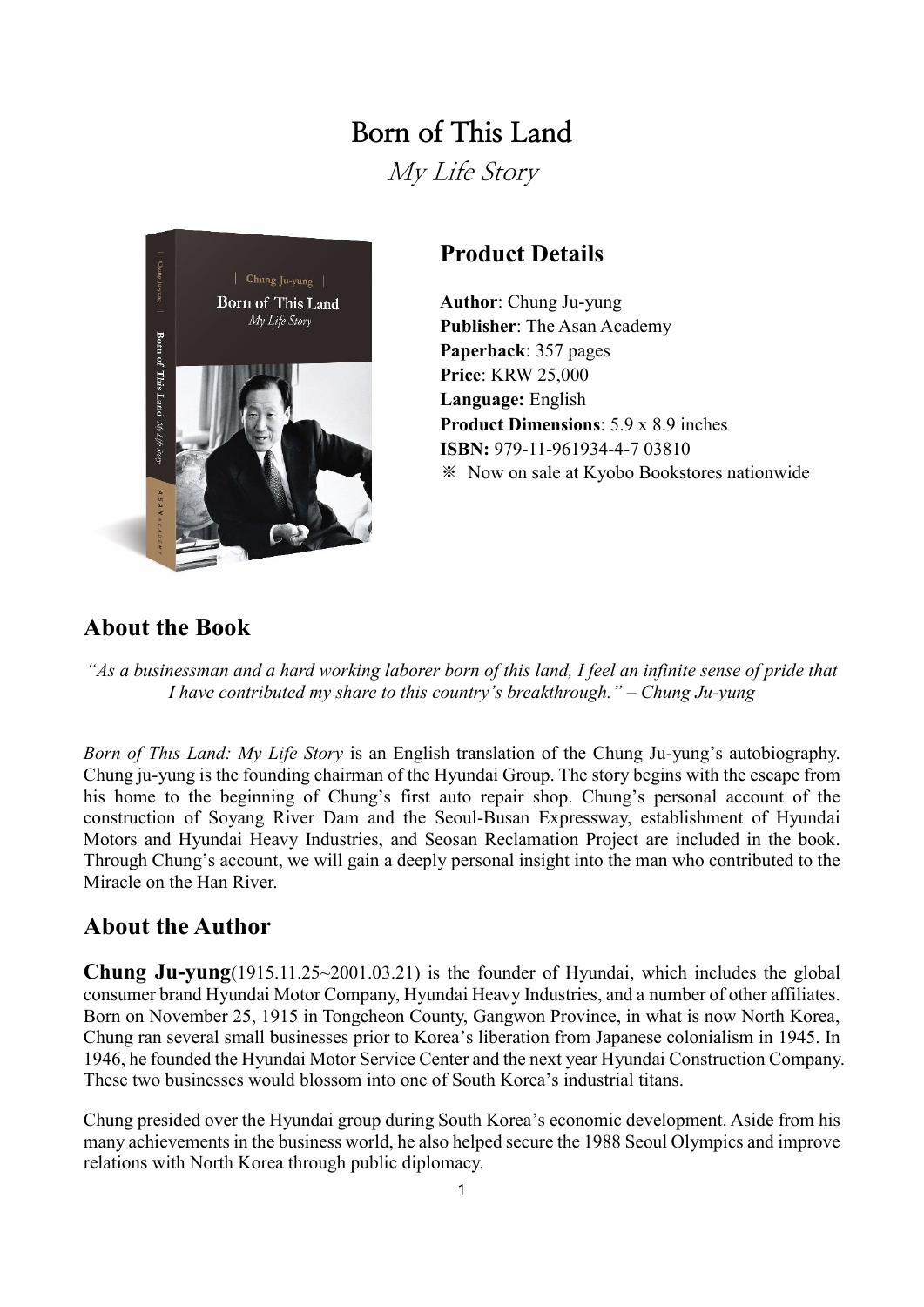### **Contents**

*Preface for the English Edition • viii Editorial Note • xiv* **Prologue • 02**

**| Chapter 1 |** My Hometown, My Parents • 05 My hometown, Tongcheon • 06 My childhood and leaving my hometown • 13

#### **| Chapter 2 |**

The Birth of Hyundai • 19 From dock worker to rice shop owner • 20 An auto-repair shop, a fire, and Ado Service again • 25 Blessing in disguise at the Holdong Mine • 31 Postliberation in Donam-dong • 32 Hyundai Auto Service Center, Hyundai Construction, and the Korean War • 36 The ordeal of Goryeong Bridge • 49 Goryeong Bridge, a blessing in disguise • 54 Success is all about timing and decision-making • 59 Shin-yung, my brother • 65

#### **| Chapter 3 |**

My Construction Business • 71 Construction, the key to modernization • 72 Going overseas • 75 Building the Soyang River Dam • 81 The Gyeongbu Expressway: Korea's main artery • 90 I am a builder • 101

#### **| Chapter 4 |**

The Hyundai Motor Company and Hyundai Shipbuilding • 105 The Hyundai Motor Company gets its start • 106 Our first car • 112 Dreaming of a shipyard • 128 In search of credit • 132 Someone crazier than me • 141 Leaving a mark in shipbuilding • 144 To laugh or cry? • 148 The oil shock of 1973 • 152

#### **| Chapter 5 |**

Drama in the Middle East and the Milestone Year, 1980 • 157 My near-death experience • 158 To the Middle East we go • 163 High drama in Jubail • 165 Hurdle, after hurdle, after hurdle • 171 Mock us if you will • 177 The "thinking bulldozer" • 183